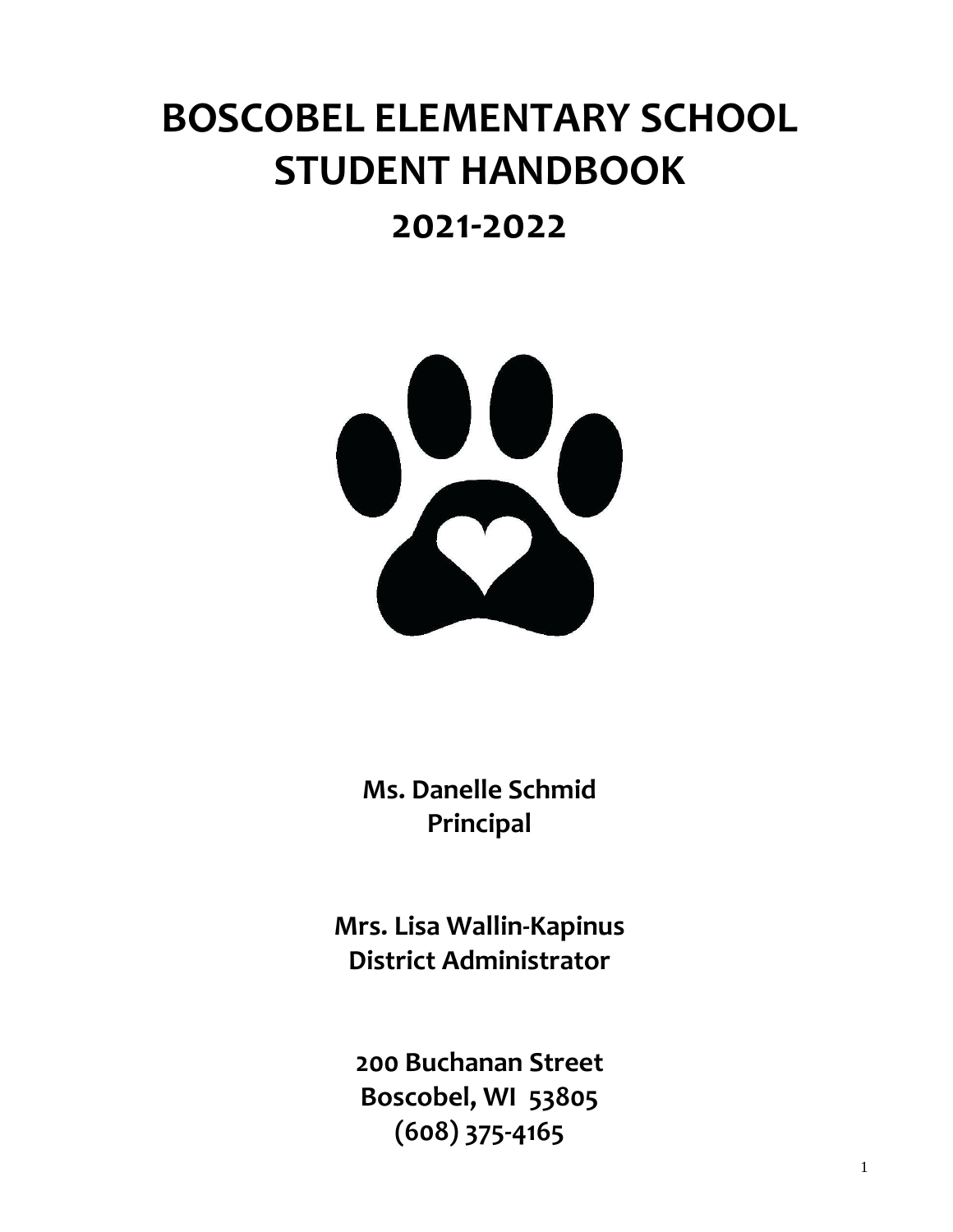# CLASSES START AT 7:55 A.M. AND END AT 3:15 P.M.

It is the policy of the Boscobel School District that no person shall, on the basis of race, color, national origin, sex, age, or handicap, be excluded from participation in, be denied the benefit of, or be subject to discrimination under any program or activity and in employment. All education programs follow the district's policies of nondiscrimination on the basis of race, color, national origin, sex, age, or handicap.

#### **ABSENCES**

Students are allowed 10 ill days per year. All absences due to illness beyond the 10 days will require a doctor's excuse, otherwise they are deemed unexcused and will be subject to truancy procedures. A student is deemed truant when he/she is absent from school for one or more days (part or all of a regularly scheduled school day) during which the school has not been notified in writing of the legal course of such absence by the student's parent/guardian. The only legal course for absence is in situations where the student is not in proper physical or mental condition to attend school, where a student has been exempted from school for good cause by the school board, or where instruction approved by the State Superintendent of Public Instruction is being substituted. Truancy also means intermittent attendance carried on for the purpose of defeating the intent of the compulsory attendance law. Truant students will be dealt with according to legal procedures and law of Wisconsin. Habitual truancy means a student who is absent from school without an acceptable excuse for any of the following:

- 1. Part or all of five (5) or more days per semester on which school is held.
- 2. The responsibility for regular school attendance of a student rests upon the student's parent/guardian.
- 3. Student absences requires:
	- a. Parent/guardian written excuse within two school days after each student absence. State law specifies that in order for an absence to be excused, it must have the written approval of the child's parent/guardian. The excuse must indicate the reason for the absence; the dates covered and be signed by the parent/guardian.
	- b. Parental contact with the school by 9:00 a.m. on the day a student is absent. A call prior to 7:30 a.m. will be recorded and accepted on the night service. On student's return to school, he/she will submit a written statement signed by his/her parent/guardian explaining the reason for the absence. On the basis of this statement, the Building Administrator or School Attendance Officer will determine whether the absence is excused or unexcused and if credit for the make up work will be granted.

A. The school attendance officer is empowered to approve a legal excuse to any student for the following reasons:

- 1. Evidence that the student is not in proper or mental condition to attend school or an education program; a medical excuse may be requested. An excuse shall be in writing and shall state the time period for which it is valid not to exceed 30 days. Every effort should be made to schedule appointment during non-school hours (an appointment confirmation slip will be required for medical, dental, chiropractic, optometry, psychological, or other valid medical appointments). Without this confirmation, the absence will be entered into the computer as "parent excused."
- 2. Five or more consecutive days of absence requires a written statement from a licensed physician, dentist, chiropractor or other licensed practitioner. The Attendance Director or Designee may request a written statement from a licensed practitioner for frequent student absences even if they are not consecutive.
- 3. A court appearance or legal procedure.
- 4. A quarantine as imposed by a public health officer.
- 5. Approved school activities during class time.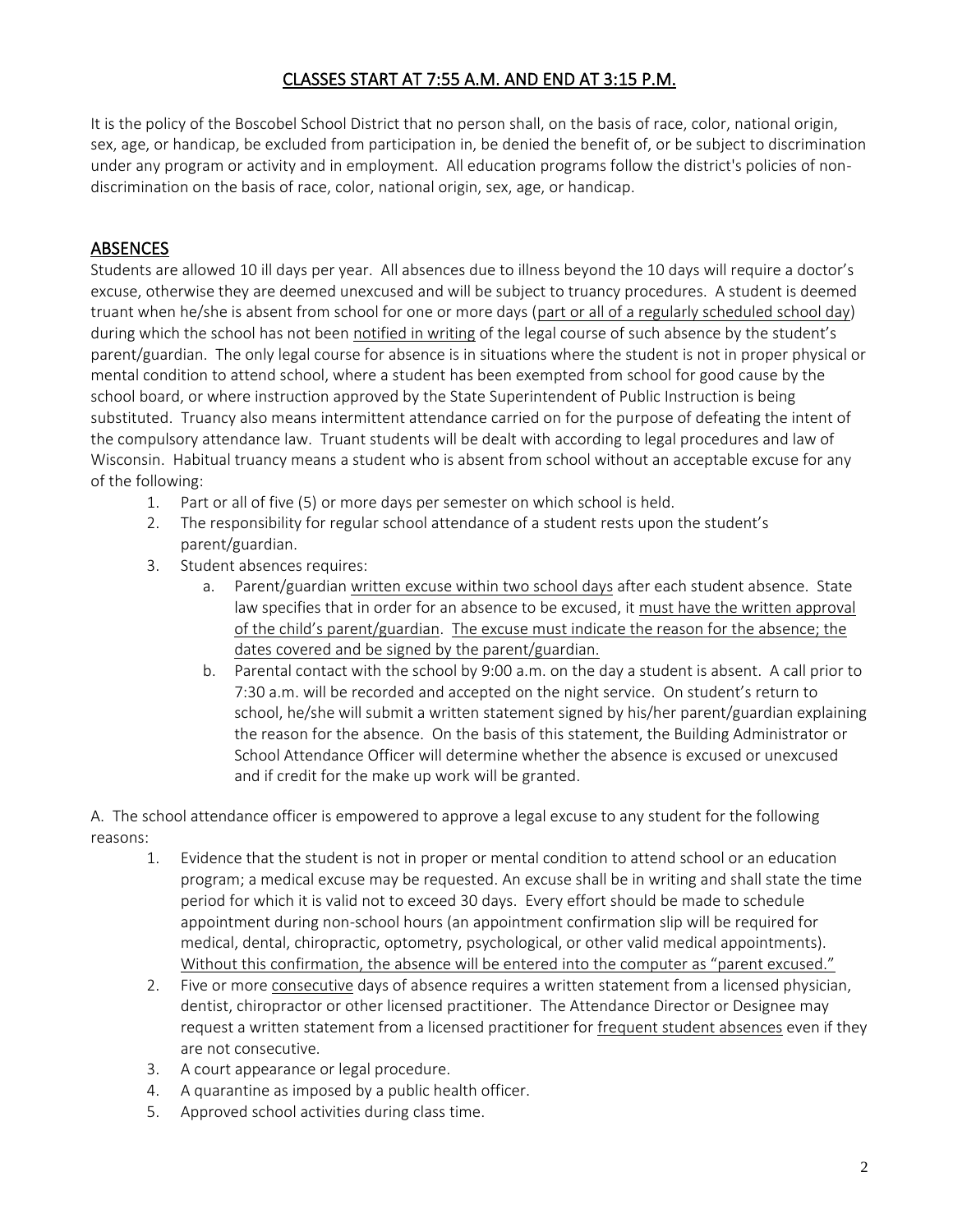- 6. Special circumstances that show good cause which are approved in advance by the Building Administrator or the School Attendance Officer.
- 7. A child may be excused by his/her parent/legal guardian (PARENT EXCUSED DAYS) by state statute for not more than ten days in a school year. This excuse shall be made in writing prior to the absence. All absences beyond the ten days will be deemed unexcused and treated accordingly. The School Board requires a child excused under the above to complete any coursework missed during the absence.

B. Unexcused absence occurs when a pupil is voluntarily absent with or without the consent of his/her parent/guardian for reasons not recognized by Wisconsin Statutes and/or school board policy. Credit will not be given for class work missed during an unexcused absence. Students have the obligation to understand, retain for future reference and use all materials presented during their unexcused absence. All students with an unexcused absence will be permitted to make up an examination missed during an unexcused absence.

C. Parent/Guardian shall contact the school on the day of the student's absence by 9:00 a.m. Failure to contact the school may result in a telephone call to the home or place of work of the parent/guardian.

D. Teacher responsibility. Classroom procedures and grading requirements shall stress the importance of class attendance, daily assignment, classroom discussion and examinations in grading students. Teachers are required by law to take daily attendance and maintain a record of absences, which are kept daily on the Skyward Student Attendance program.

E. Truant students will be dealt with according to legal procedures and laws of Wisconsin.

\*Students must be in attendance for the afternoon session of school in order to participate in after school activities at the Elementary or High School, unless excused in advance of the activity by the Building Administrator or designee.

# ALL arrivals after 8:25 a.m. are considered an absence.

#### ACADEMIC INFORMATION

Student report cards are standards based to reflect a continuum of learning.

# ACTIVITIES CODE OF CONDUCT

The Activity Code of Conduct for Boscobel Elementary School, Grades,  $4 - 5$ , will apply to the following activities:

- 1. Safety Patrol
- 2. Student Council
- 3. Any other contests/activities that may be added or substituted during the school year as determined by the Activities Director and/or Elementary Principal.

Participating Elementary students and their parents are required to sign the Activity Code of Conduct.

Behavioral infractions could result in suspension from an activity.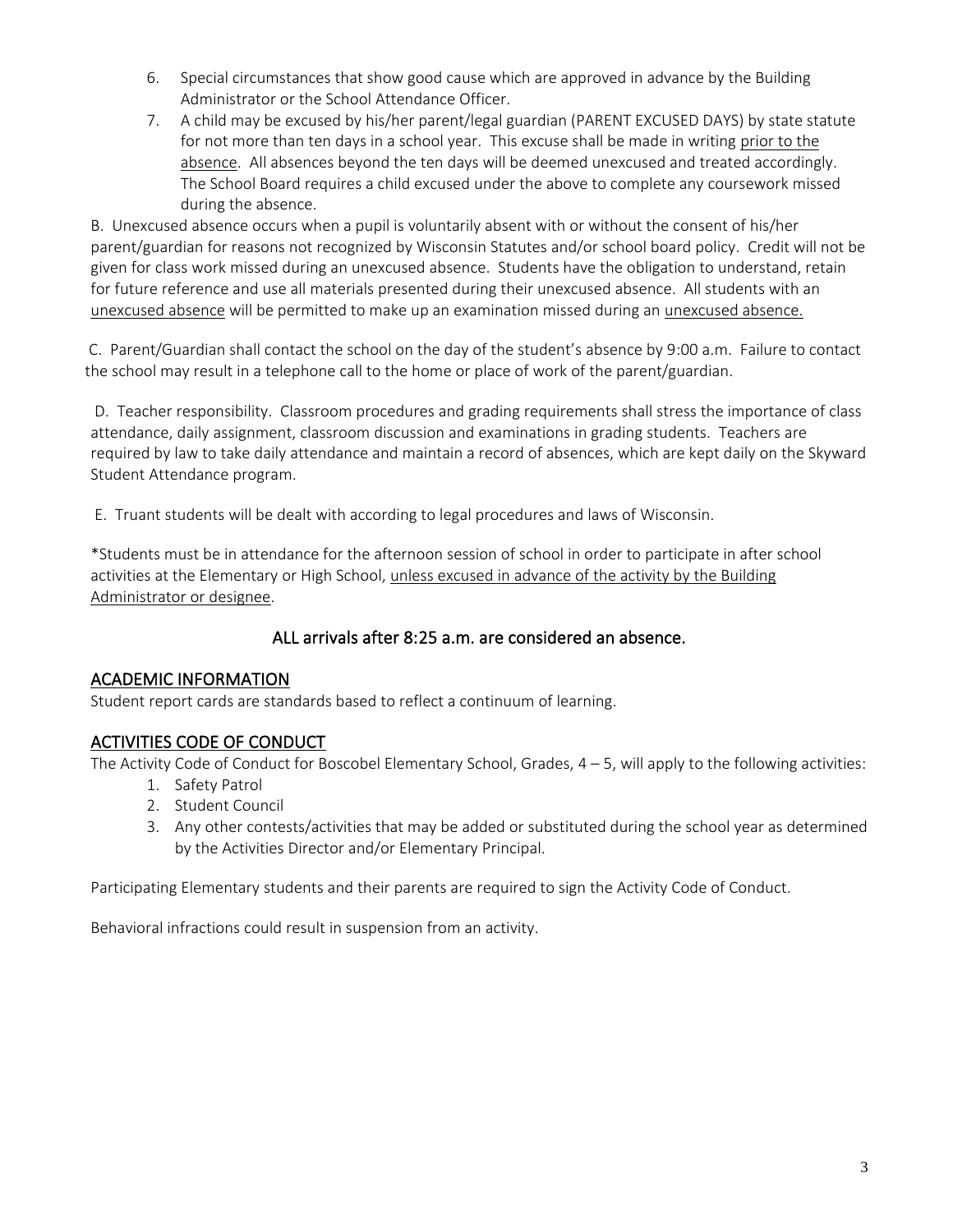#### BELLS/DAILY SCHEDULE

| $7:45$ - Line-up on playground           |                                         |
|------------------------------------------|-----------------------------------------|
| $7:48$ – Enter the building              |                                         |
| $7:55$ - Classes begin                   |                                         |
| 10:45 - 4K AM Lunch in the Gym           |                                         |
| 11:30 - 4K PM Lunch in the Gym           |                                         |
| $10:40 - 11:00 - KDG$ Recess             | $11:00 - 11:30 - KDG$ Lunch             |
| $11:10 - 11:30 - 1$ <sup>st</sup> Recess | $11:30 - 12:00 - 1$ <sup>st</sup> Lunch |
| $11:00 - 11:20 - 2^{nd}$ Recess          | $11:20 - 11:50 - 2^{nd}$ Lunch          |
| $11:30 - 11:50 - 3^{rd}$ Recess          | $11:50 - 12:20 - 3^{rd}$ Lunch          |
| $11:30 - 12:00 - 4$ <sup>th</sup> Recess | $12:00 - 12:30 - 4$ <sup>th</sup> Lunch |
| $11:20 - 11:40 - 5$ <sup>th</sup> Recess | $11:40 - 12:10 - 5$ <sup>th</sup> Lunch |
| 3:15 - School dismissed                  |                                         |

#### BICYCLES/SCOOTERS

Students may not ride bicycles or scooters on the school grounds during the school day. Bicycles must be walked onto and off school property. All bikes and scooters should be parked in the bike racks upon arrival at school. It is advised that each child lock his/her bike while at school.

#### BOARD POLICIES

Board Policies can be obtained/viewed on the school website, at the Elementary School, High School or District Office upon request.

#### BULLYING/HARASSMENT

It is the policy of the Board of Education to maintain an educational environment that is free from all forms of bullying and harassment. This commitment applies to all District operations, programs, and activities. All students, administrators, teachers, staff, and all other school personnel share responsibility for avoiding, discouraging, and reporting any form of bullying and/or harassment.

#### Definitions:

Harassment includes, but is not limited to, any act which subjects an individual or group to unwanted, abusive behavior of a nonverbal, verbal, written or physical nature on the basis of sex, (including transgender status, change of sex, or gender identity), race, color, national origin, religion, creed, ancestry, marital or parental status, sexual orientation or physical, mental, emotional or learning disability, or any other characteristic protected by Federal or State civil rights laws. Harassment is prohibited by Policy 5517 – Student Anti-Harassment.

Bullying is defined as deliberate or intentional behavior using words or actions, intended to cause fear, intimidation, or harm. Bullying may be a repeated behavior and involves an imbalance of power. Furthermore, it may be serious enough to negatively impact a student's educational, physical, or emotional well-being. Bullying need not be based on any Protected Characteristic. Bullying behavior rises to the level of harassment when the prohibited conduct is based upon the student's sex (including transgender status, change of sex, or gender identity), race color, national origin, religion, creed, ancestry, marital or parental status, sexual orientation of physical, mental, emotional or learning disability, or any other characteristic protected by Federal or State civil rights.

Policy Reference: 5517 – Student Anti-Harassment and 5517.01 – Bullying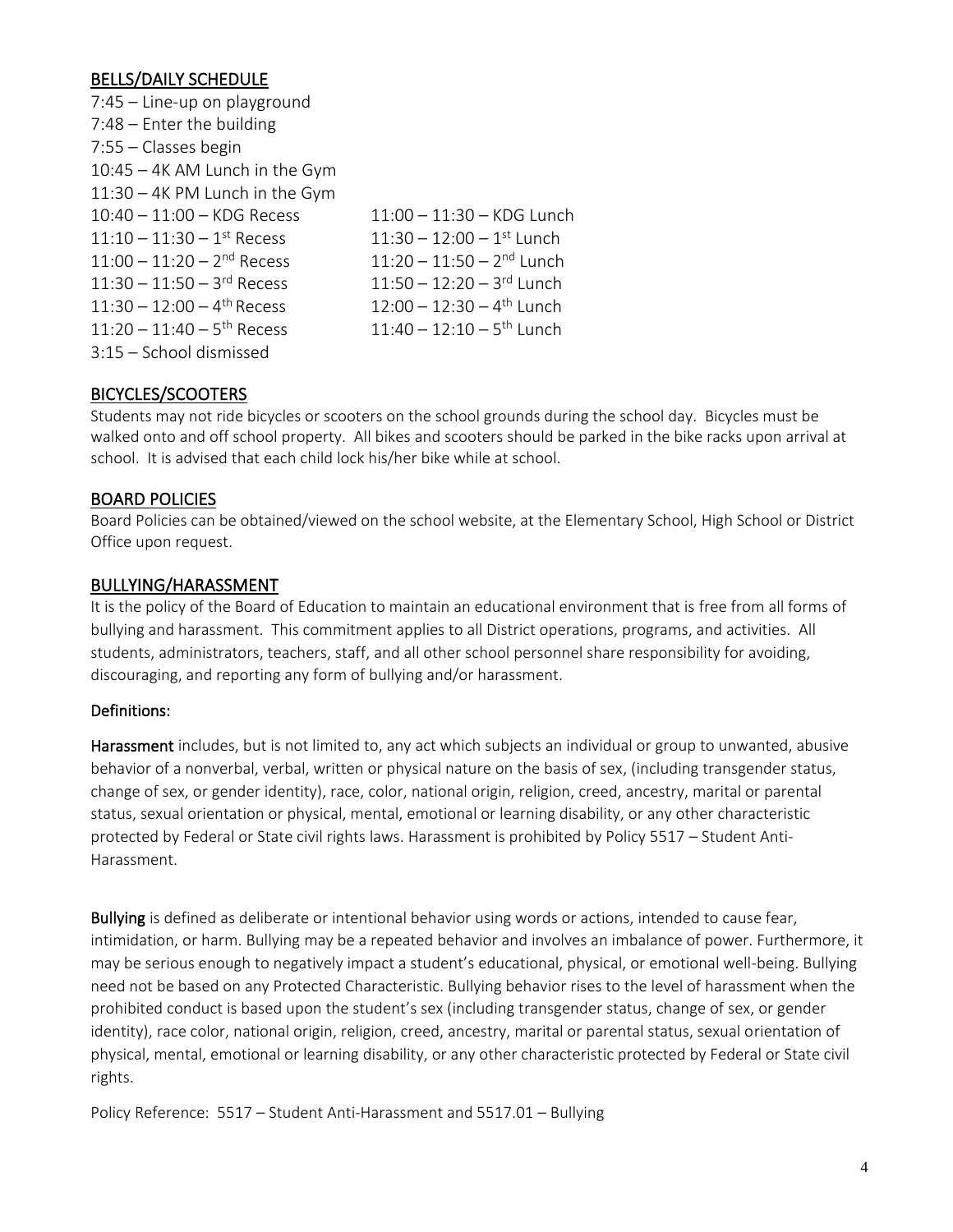The Board designates the following individuals to serve as the District's "Compliance Officers" Danelle Schmid Elementary Principal 1110 Park Street

Boscobel, WI 53805 608-375-4165 schmdane@boscobel.k12.wi.us

Wally Byrne Middle/High School Principal 1110 Park Street Boscobel, WI 53805 608-375-4161 byrnwall@boscobel.k12.wi.us

# BUS TRANSPORTATION

In accordance with state statutes, the Boscobel Area Schools provides free transportation for students living two or more miles from the school. All students must accept the authority of the bus driver to direct student behavior. This may include assignment of seats for individual students for the purpose of maintaining order. Students should remain in their seats, be quiet and orderly, and respect the rights of the other passengers. Aisles should be kept clear and heads, arms, and legs kept inside of the bus at all times. Balloons are not allowed on busses.

Parents/guardians will be notified of continuous misbehavior and continued misbehavior may lead to suspension of bus transportation privileges.

In a case where a child has been suspended from the bus, the parent/guardian is responsible for transporting the child to/from school.

# BUS DISCIPLINE GUIDELINES

The following guidelines will consist of but are not limited to the following:

- 1.  $1<sup>st</sup>$  infraction warning, detention and a phone call to parents.
- 2.  $2^{nd}$  infraction  $-2 5$  days suspension, parents called.
- 3.  $3^{rd}$  infraction  $-1 2$  weeks suspension, meeting with parents.

Anything beyond a 3<sup>rd</sup> infraction or an action that is of a serious nature can be considered for dismissal from the bus for the rest of the quarter, semester, or school year.

#### Any concerns or problems with transportation should be referred to Head of Transportation at 375-5834

# EMERGENCY REQUESTS TO RIDE BUSES

Kindergarten children will not be let off at points other than their regular stops unless the drop location is on the regular bus route. Deviation from the regular route is not permitted without written permission. Written permission from the parent/guardian must be provided for students to ride the bus home to visit a friend or relative. In addition, permission from the bus driver to ride the bus must be secured in advance. Call the Head of Transportation at 375-5834 to obtain permission.

In emergency situations, death in a family, or illness, the Head of Transportation may allow bus drivers to pick up and drop off students at a parents/guardians designated home other than the students' home. Such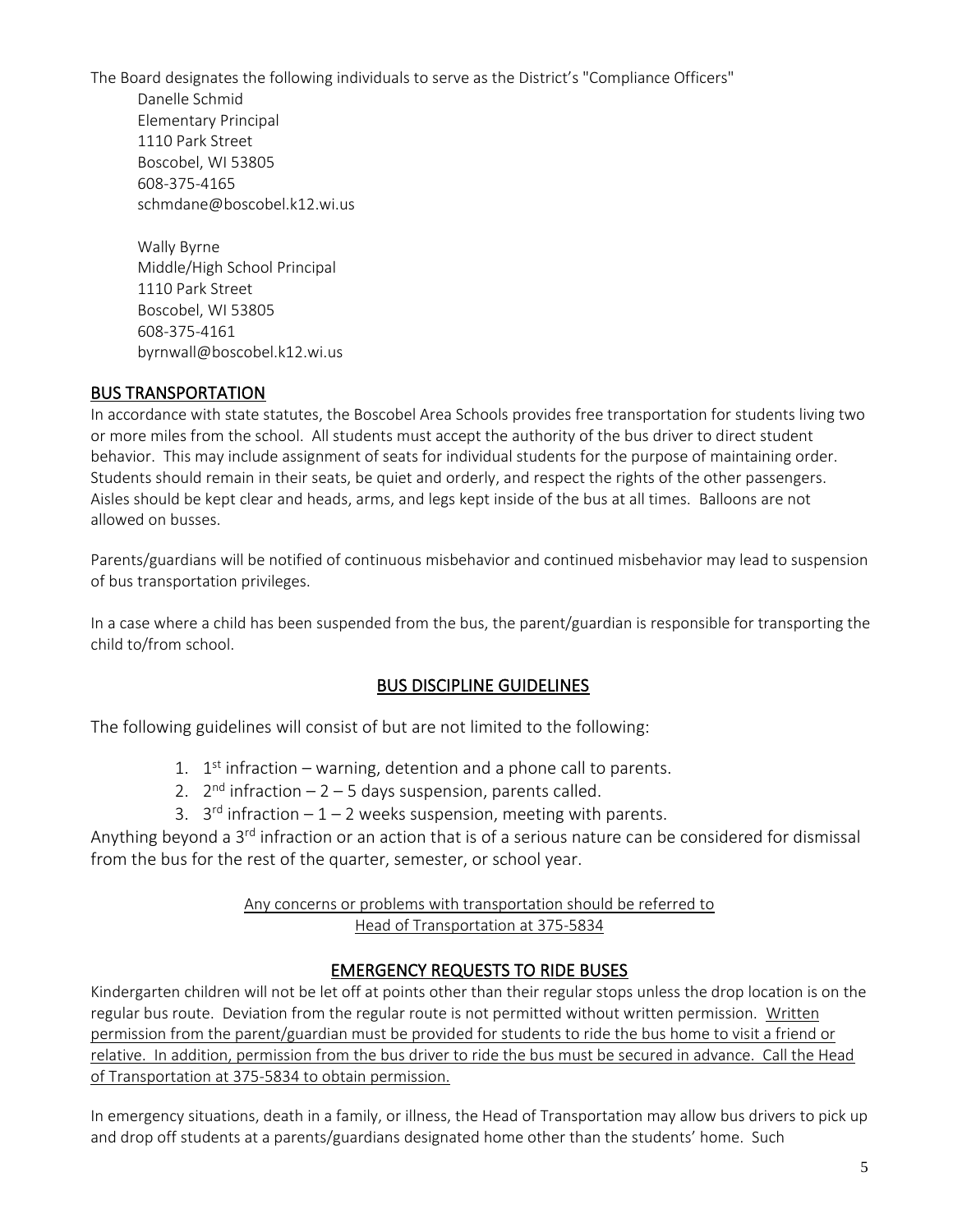emergencies will be less than two weeks in duration and would be subject to seating space being available on the bus.

#### CELL PHONES/ELECTRONICS

The possession of cellular phones or other personal portable electronic equipment (such devices as iPod, mp3, etc) on school grounds is not permitted.

# CHEATING

Honesty and integrity are values that are stressed as an important part of the learning process in our school. Copying other students' assignments or tests is not allowed. Allowing another student to copy your work is also not allowed. Students involved in any form of cheating will receive a lower grade, be referred to the office for disciplinary action, and may be asked to redo the assignment to support their understanding and mastery of the material.

# CLASSROOM DISCIPLINE

A good learning atmosphere in the classroom is the joint responsibility of the teacher and students. This atmosphere will be promoted through clearly established and understood rules and regulations. Because of varying personalities and classroom environments, these rules may differ somewhat from teacher to teacher. Regardless, teachers are to administer disciplinary measures resulting from incidents in their own classroom. Expectations will reinforce a safe and effective learning environment. Behavior guidelines are taught to students through PBIS and posted on the school website.

# CODE OF CONDUCT

The elementary school staff has adapted a Code of Conduct to implement Wisconsin Act 335 that allows licensed teachers to remove a student from class if that student violates the code of classroom conduct, is dangerous, unruly, disruptive, or exhibits behavior that interferes with the ability of the teacher to teach effectively. The elementary Code of Conduct will be distributed under a separate cover and is accessible on the school website.

#### CORPORAL PUNISHMENT PROHIBITED

"Corporal punishment," under this new law, means the intentional infliction of physical pain, which is used as a means of discipline. "Corporal punishment" includes, but is not limited to paddling, slapping or prolonged maintenance of physically painful positions, when used as a means of discipline.

"Corporal punishment" does not include actions consistent with an individual educational program developed under s. 115.80 (3) (e) or reasonable physical activities associated with athletic training. No official, employee or agent of a school board may subject a pupil enrolled in the school district to corporal punishment; except, an official, employee or agent of a school board is not prohibited by law from:

- a. Using reasonable and necessary force to quell a disturbance or prevent an act that threatens physical injury to any person.
- b. Using reasonable and necessary force to obtain possession of a weapon or other dangerous object within a pupil's control.
- c. Using reasonable and necessary force for the purpose of self-defense or the defense of others under s.939.48.
- d. Using reasonable and necessary force for the protection of property under s.939.49.
- e. Using reasonable and necessary force to remove a disruptive pupil from a school premises or motor vehicle, as defined in s.125.09 (2) (a) 1 and 4, or from school sponsored activities.
- f. Using reasonable and necessary force to prevent a pupil from inflicting harm on himself/herself.
- g. Using reasonable and necessary force to protect the safety of others.
- h. Using incidental, minor or reasonable physical contact designed to maintain order and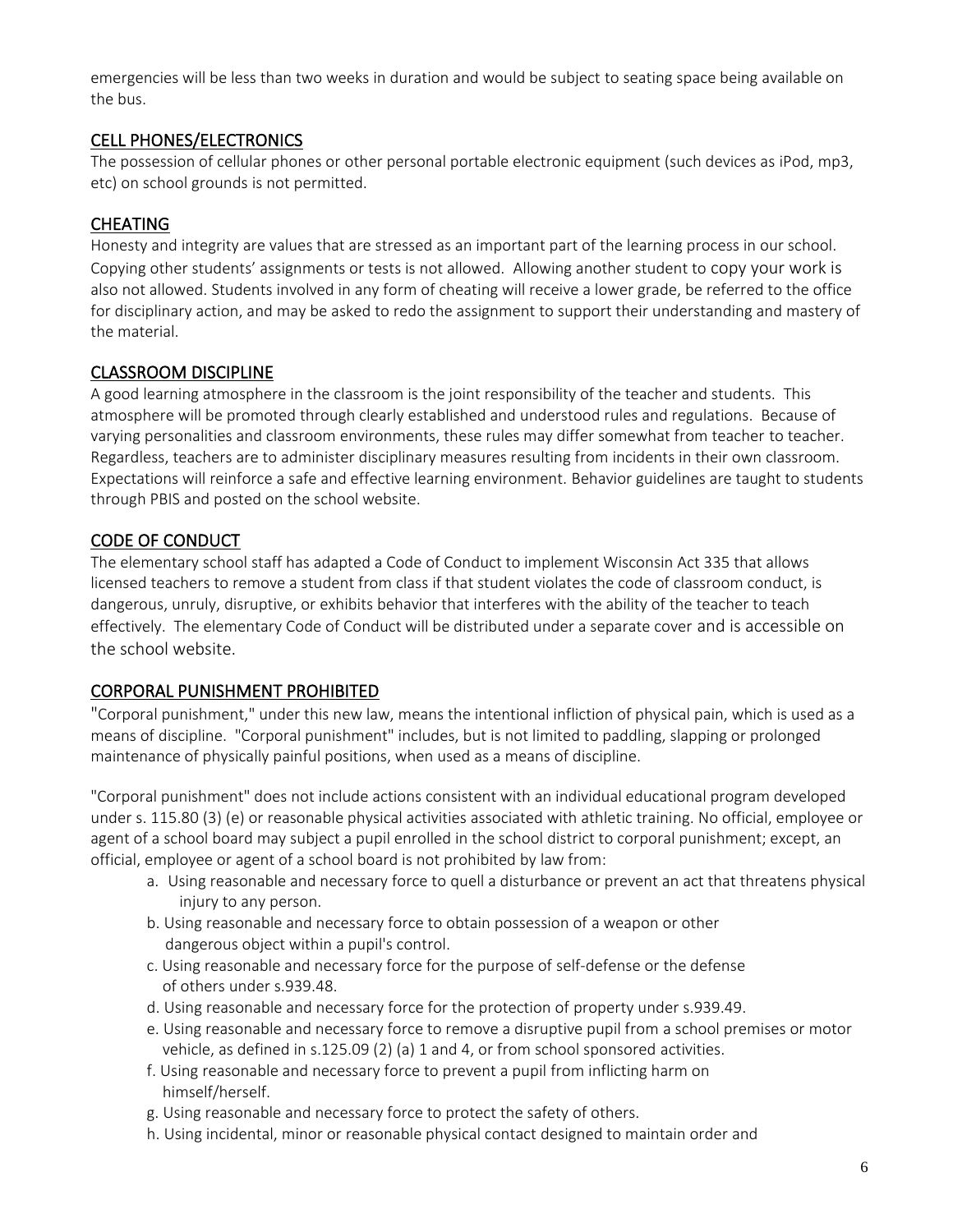control.

# DETENTION:

Students who choose to consistently misbehave in class and/or disobey school rules will serve after school detentions. Parent/guardians will be notified in writing or by phone as to the reason, date, and time of the detention. Students who choose to continue to misbehave may be assigned longer detentions and parents/guardians will be requested to meet with the principal and teacher.

# DRESS CODE:

Appropriate attire is expected not only during the school day, but also at any school-sponsored events. The principal and/or his/her designee will make the final decision as to whether a student's attire is appropriate.

# Inappropriate attire:

- 1. Any attire that attracts undue attention to the wearer and thus causes a disturbance in school or is detrimental to the health, safety or reputation of the wearer will not be acceptable i.e., short skirts (no shorter than mid-thigh), short shorts, bare midriff, spaghetti straps will only be allowed for student's in 4K - 2, low-cut necklines, other revealing or indecent style clothing, headwear - including caps and bandannas, roller blade shoes.
- 2. Clothing which advertises, symbolizes, or promotes gang activities, the use of alcohol or drugs, profanity, and sex or sexual innuendoes will not be acceptable. Students must wear shirts while in the school building. Shoes must be worn at all times.
- 3. Jackets, backpacks, or hats are not to be worn in the building or in class during the school day.
- 4. Pants must be securely worn at the waist.
- 5. Chains are prohibited.
- 6. Corrections to inappropriate attire will include:
	- a. Student will be asked to change into acceptable attire.
	- b. It may be necessary to send a student home to change clothing.
	- c. Repeatedly wearing inappropriate attire may result in consequences ranging from detention to suspension.

# DROPPING-OFF/PICKING-UP STUDENTS/WAITING FOR STUDENTS

Safety patrols are located at all crosswalks in the vicinity of the elementary school. Students are expected to follow the direction of the patrols. Parents/guardians, who drive their children to school, or pick them up after school, should use Park or Bluff Street to reduce traffic at Grove and Buchanan Streets. When school is in session Buchanan Street is closed off to traffic for student safety. Parents/guardians are requested to wait outside for students however waiting for students under the canopy or along the sidewalk where buses park is prohibited.

# DRUG ABUSE POLICY

The primary goal of the Boscobel Area Schools is to educate all students. This goal is based on the broadest possible definition and philosophy of education. The Boscobel Area Schools also have an obligation to provide protection for all students. Drug use and abuse poses a serious threat to the academic, social, and emotional well being of all students in the Boscobel Area Schools. It is the responsibility of the Boscobel Area Schools to make every effort to reduce the threat of drug use and abuse. It is also the responsibility of the Boscobel Area Schools to help those students involved with drugs who want or need specific education and/or counseling. The Boscobel Area Schools recognizes harmful involvement with drugs can be a major reason for the lack of success of students in our school system. The use and abuse of drugs is harmful and detrimental to the welfare of the user, other students, and staff. Primary responsibility for eliminating student's abuse and use of drugs rests on the student and the student's parent/guardian.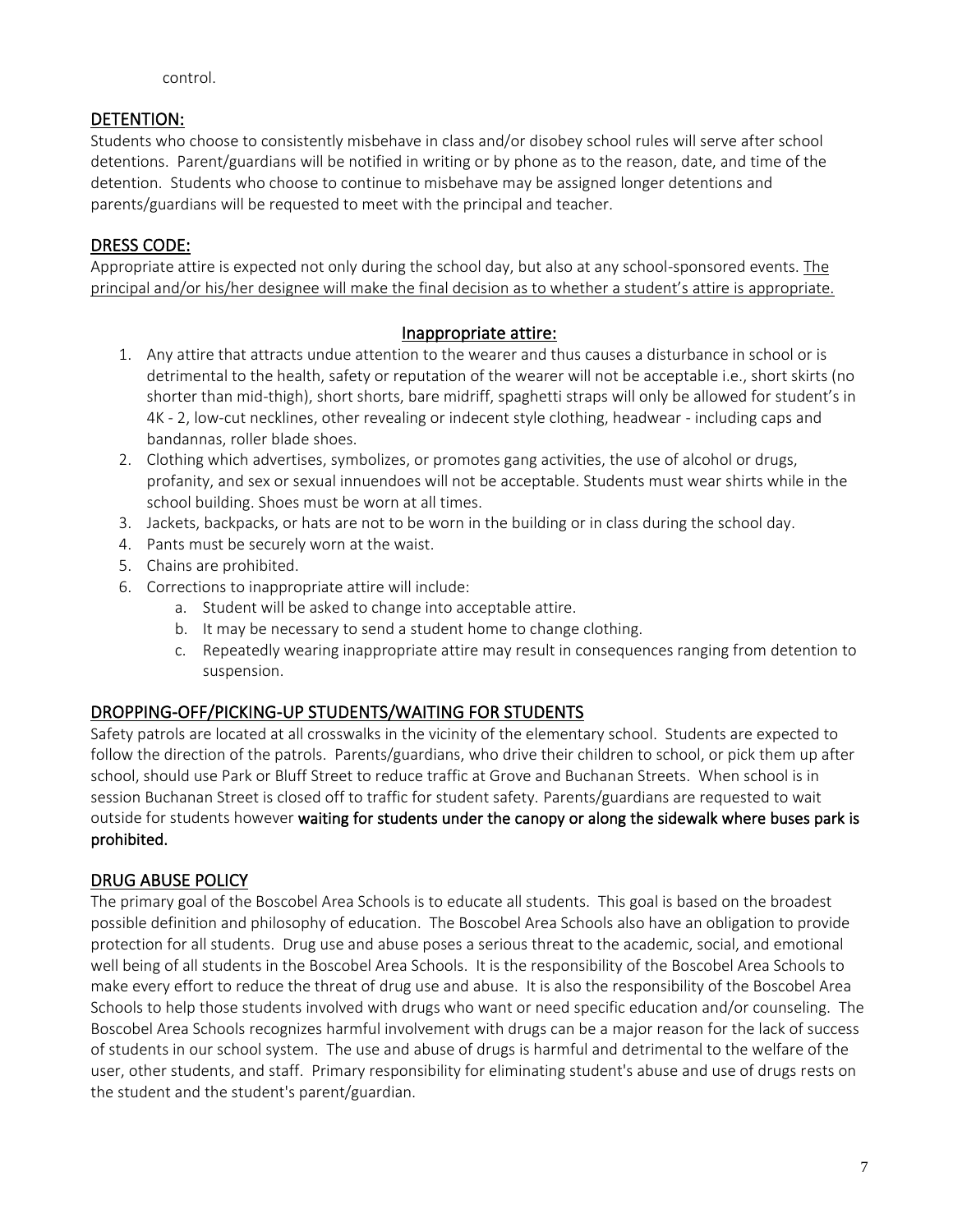The Boscobel Area Schools cannot ignore a student's involvement with drugs. The Boscobel Area Schools have a legitimate concern and obligation to the student involved with drugs. This concern and obligation extends to other students whose educational opportunities are affected by student involved with drugs. The Boscobel Area Schools have a goal of eliminating the problem of drug abuse and use.

#### **RESTRICTIONS**

Students and staff of Boscobel Area Schools shall not possess, use, transmit, or be under the influence of any narcotic drugs, hallucinogen drugs, amphetamines, marijuana, alcoholic beverages or intoxicants of any nature at a school function on or off the school grounds. If a student of the Boscobel Area Schools possess, use, transmits, or is under the influence of any narcotic drug, hallucinogenic drug, amphetamine, marijuana, alcoholic beverage, or intoxicant of any nature at a school function on or off the school grounds and such is a violation of criminal law the following will be notified: principal, superintendent, parents/guardians, and the proper law enforcement authorities. Student use of a drug authorized in accordance with a medical prescription or a patent medicine used under administrative supervision shall not be considered a violation of this policy provided the school nurse and/or respective principal is notified that the student will be taking an authorized drug/medicine prior to the time the student is required to take the drug or medicine.

# PENALTY FOR DRUG ABUSE

Any student suspected of violating the drug abuse policy will be referred to his/her respective principal who shall investigate the incident and determine if a violation exists. If the investigation by the principal determines a violation has occurred, the student(s) will be suspended from school immediately. As soon as the suspension is imposed the student's parent/guardian and the local police will be notified of the situation. A conference between the student's parent/guardian, the student and the respective principal will be required before the student will be allowed to return to school.

During the above conference, a rehabilitation program may be established by school administration officials allowing the student to be reinstated in school. If the student refuses to participate in the recommended rehabilitation program once it has started without approval of the parent/guardian, counselor, and the school principal, the student shall be suspended immediately from school pending a hearing before the Boscobel School Board for possible expulsion from school. An outside resource may be included in all or part of the conference.

If a student is found guilty of violating the Boscobel Area School's Drug Abuse Policy a second time, the student will be suspended from school immediately, the student's parent/guardian, superintendent and the proper law enforcement authorities will be notified and the student will be brought before the Boscobel Area School Board for possible expulsion proceedings. If a student is found guilty of possessing or having under his/her control any of the chemical substances described in this policy with the intent of selling, giving away, or otherwise distributing the same on school grounds or at any school function or activity, the student's parent/guardian, local law enforcement officials, superintendent, and any counselor involved with the student will be notified, and the student will be suspended from school immediately and referred to the Boscobel School Board for an expulsion hearing.

# STUDENT SELF-REFERRAL

A student who is involved with drug use and abuse and who voluntarily seeks assistance may receive help without parental contact if the student so desires. A student so involved who desires assistance should make this desire known to any member of the teaching and administrative staff. Confidentiality will be maintained and respected. The student will be referred to a counselor who is qualified to give assistance in correcting the problem. If the student voluntarily requests assistance with his/her drug problem and cooperates with the counselor and complies with the prescribed rehabilitation program, that student can do so without fear of incriminating himself/herself. The counselor involved will make the determination when the student has completed the prescribed rehabilitation program and can be released.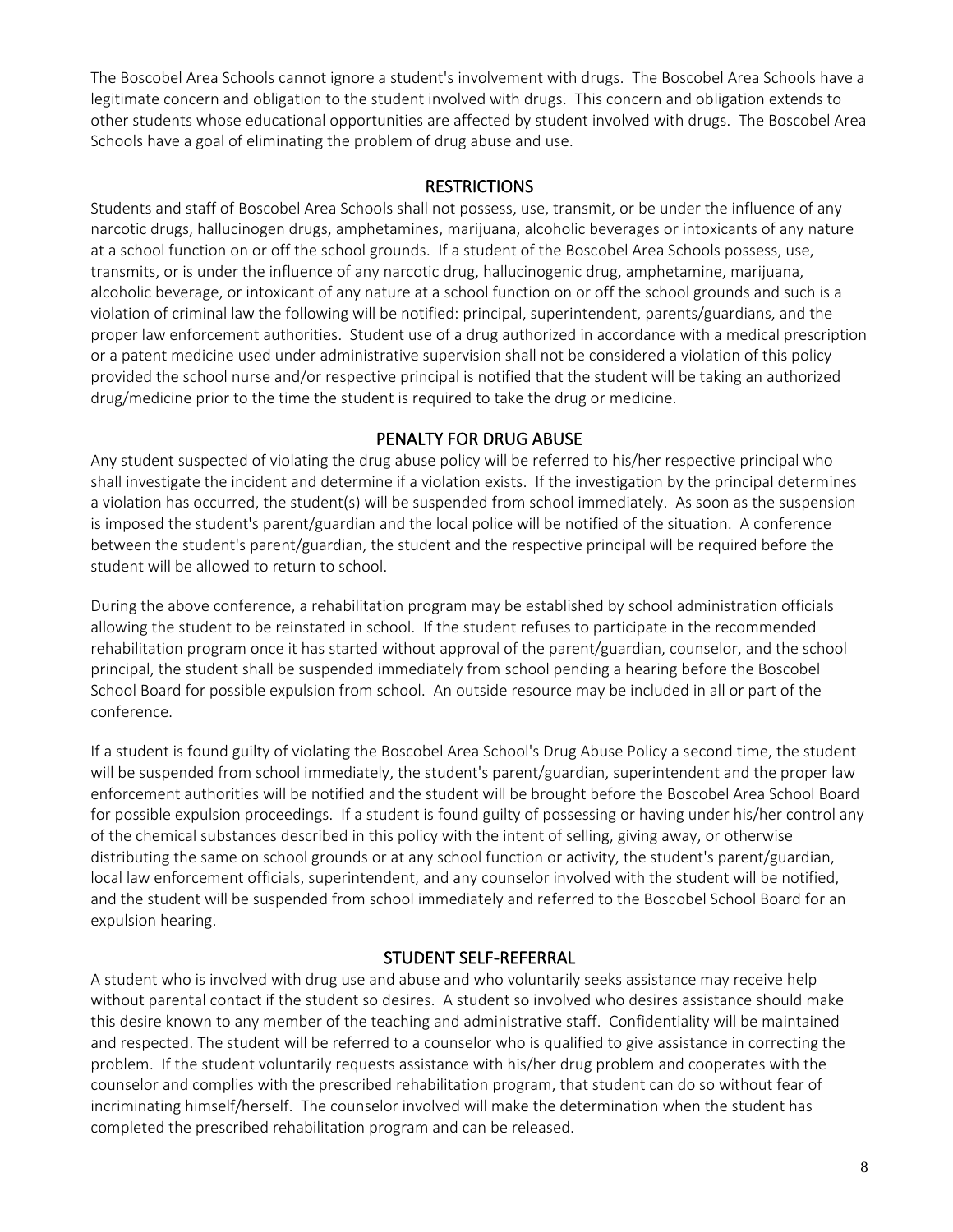Employees of the Boscobel Area Schools are not legally liable for removing a student from the school grounds, activities, or referring that student to the police for suspicion of possession, distribution, or consumption of the drugs described in this policy.

#### ELEMENTARY HEALTH

The school nurse provides care for illnesses and injuries and is available for health consultation. Health screenings (vision, hearing, height, and weight) are completed each fall for students in ECH-5 grades. Follow-up screenings are completed for students who fail, and referrals are sent as indicated. Scoliosis information is sent home with sixth grade female students. With parent/guardian consent, a weekly (usually November-May) fluoride mouth rinse is offered. If available, parents may take advantage of a dental hygienist's services by signing a consent. The school nurse meets with 1st grade students for a dental health visit annually, usually in February. Human Growth & Development presentations are provided to 4th grade girls and to 5th grade boys, usually in the spring.

Emergency cards are to be completed each year and signed by the parent/guardian. The information is used to identify current health issues, and to locate the parent/guardian or designated individual if a child is ill or injured at school. No student will be sent home without a responsible person being notified of the situation. The school district has authorized school personnel to take a student to the Boscobel Clinic for emergency care if parent/guardian authorizes on the emergency card. School staff may call 9-1-1 whenever they feel emergency care is needed for a student.

Wisconsin's Student Immunization Law requires students to be vaccinated according to the vaccination schedule. Please check the newsletter or contact the school nurse for current immunization requirements. The school nurse is required by law to send legal notices for non-compliant students and to enforce immunization compliance. If a parent/guardian chooses not to vaccinate their child, they must submit a medical (with health care provider signature), a religious, or a personal conviction waiver in place of immunization(s).

If your child requires any medication at school, a medication consent form must be completed and signed by the parent/guardian. If your child requires a prescription medication at school, the consent form must be signed by the doctor or practitioner as well. (Substances that are not FDA approved and natural/herbal products or food supplements will require a practitioner signature. Medication dosages outside of the recommended therapeutic dose or beyond the instructions on the package label must be authorized by a practitioner as well.) Medications need to be in the original packaging and properly labeled or they will not be given. The school does not provide any medications for students. If you feel your child may need any over-the-counter medication, you must supply it and you must complete a consent form. We will not be able to contact a parent for permission to administer medications. Permission must be given in writing, and the medication must be supplied by the parent/guardian. Please note that almost all substances are considered medications and will be treated as such. This includes many lip balms, cough or throat lozenges, bug repellants, sunscreens, medicated lotions, etc. These items may not be used at school unless the proper procedure is followed. A new medication form is needed when a medication or dose changes, and a new form is needed for each school year.

The district's procedure for management of head lice complies with public health recommendations. Students with live head lice, verified by inspection, will have the option of remaining in school until the end of the day FOR THE FIRST OCCURRENCE. Staff will attempt to reach the parent/guardian and the child may be picked up early if the parent/guardian chooses. (Exceptions may be made for very young students or those who have close contact with staff or others at school.) Repeat cases of live lice will not be readmitted to school. The school nurse will not medically excuse reoccurring or inadequately treated cases. Students may be rechecked by school staff to rule out re-infestation. Notification letters will be sent home to alert parents only if a high percentage of children in a classroom are infested. (Notification may be sent home for classrooms with very young students where there may be a risk of classroom transmission.) Schools will not perform mass head lice screenings, but will screen on an individual basis by referral. Typically, siblings living in the same household and known close contacts/friends in school will be screened when possible.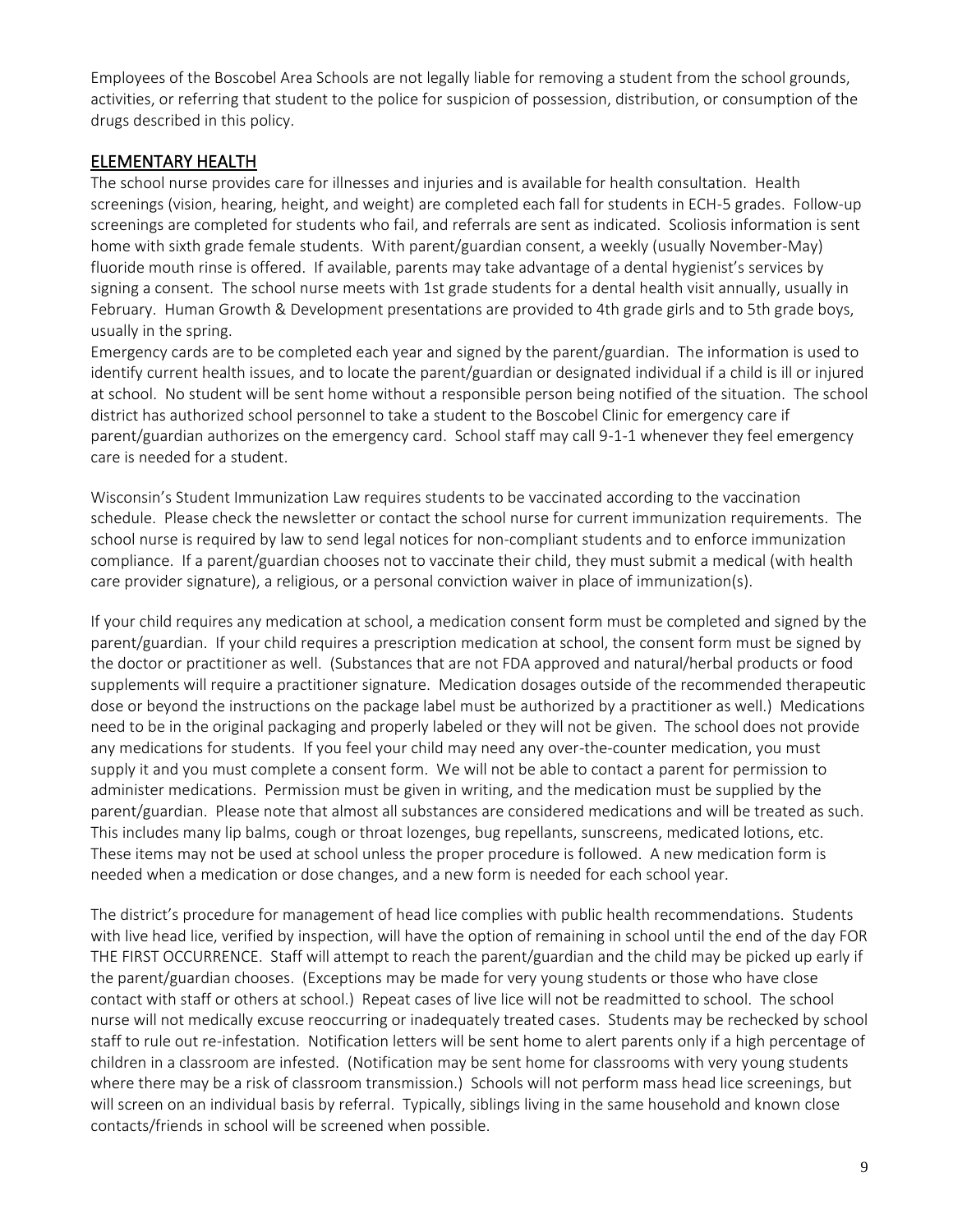The nurse will follow Department of Health Services, Bureau of Communicable Diseases and/or public health guidelines for management of contagious illnesses or communicable diseases (both suspected or confirmed). Generally, if your child has a fever (of 100 degrees F or greater), they should remain home until fever-free for 24 hours without the use of a fever-reducing medication.

# EXPULSION

Expulsion means the removal of a student from school for the remainder of the school term. Wisconsin State Statute 120.13 empowers the school board to expel a pupil from school whenever it finds the pupil guilty of any of the following:

- a. Repeated refusal or neglect to obey the rules, or
- b. That a pupil knowingly conveyed or caused to be conveyed any threat or false information concerning an attempt or alleged attempt being made or to be made to destroy any school property by means of explosives, or
- c. That a pupil engaged in conduct while at school or while under the supervision of school authority which endangered the property, health or safety of others, or
- d. That a pupil while not at school or while not under the supervision of school authority engaged in conduct, which endangered the property, health or safety of others at school or under the supervision of school authority.
- e. Conduct endangering property, health, or safety of any employee or school board member of the school district in which the pupil is enrolled.

The expulsion by the school board shall be based on the board's satisfaction that the interest of the school demands the pupil's expulsion. Prior to such expulsion, the school board shall hold a hearing. Not less than five days written notice of the hearing shall be sent to the pupil and, if the pupil is a minor, to the pupil's parent or guardian, specifying the particulars of the alleged refusal, neglect or conduct, stating the time and place of the hearing and stating that the hearing may result in the pupil's expulsion. Upon request of the pupil and, if the pupil is a minor, the pupil's parent or guardian, the hearing shall be closed. The pupil and, if the pupil is a minor, the pupil's parent or guardian may be represented at the hearing by counsel. The school board shall keep written minutes of the hearing. Upon the ordering by the school of the expulsion of the pupil, the school district clerk shall mail a copy of the order to the pupil and, if the pupil is a minor, to the pupil's parent or guardian. The expelled pupil or, if the pupil is a minor, the pupil's parent or guardian may appeal the expulsion to the state superintendent. An appeal from a decision of the state superintendent may be taken within thirty days to the Circuit court of the county in which the school is located. This information shall be printed in full on the face or the back of the notice. (Board Policy 502.12)

# FLOWERS/BALLOONS

Flowers, balloons, stuffed animals/toys for students may not be delivered to and/or carried into the elementary buildings.

# GUIDANCE AND COUNSELING PROGRAM, K-5 PHILOSOPHY:

The guidance philosophy is developmental in nature and revolves around the premise that each student is a unique individual. It is the responsibility of the school counselors to assist in the development of each child's potential to mature into a self-understanding young person and eventually into a responsible adult. Guidance is a total school effort monitored by the counselor involving pupils, staff, community, and parents/guardians. It seeks to assure a safe accepting school environment in which each child may grow and learn. Guidance is an integral part of the total educational program. The guidance counselor is assigned full time at the elementary.

# HEAT POLICY

Should the heat index in either the high school and/or the elementary school reach a level where sunstroke or heat exhaustion is a possibility, consideration for school dismissal will be given. Notice of any decision will be broadcast over the designated radio and television stations.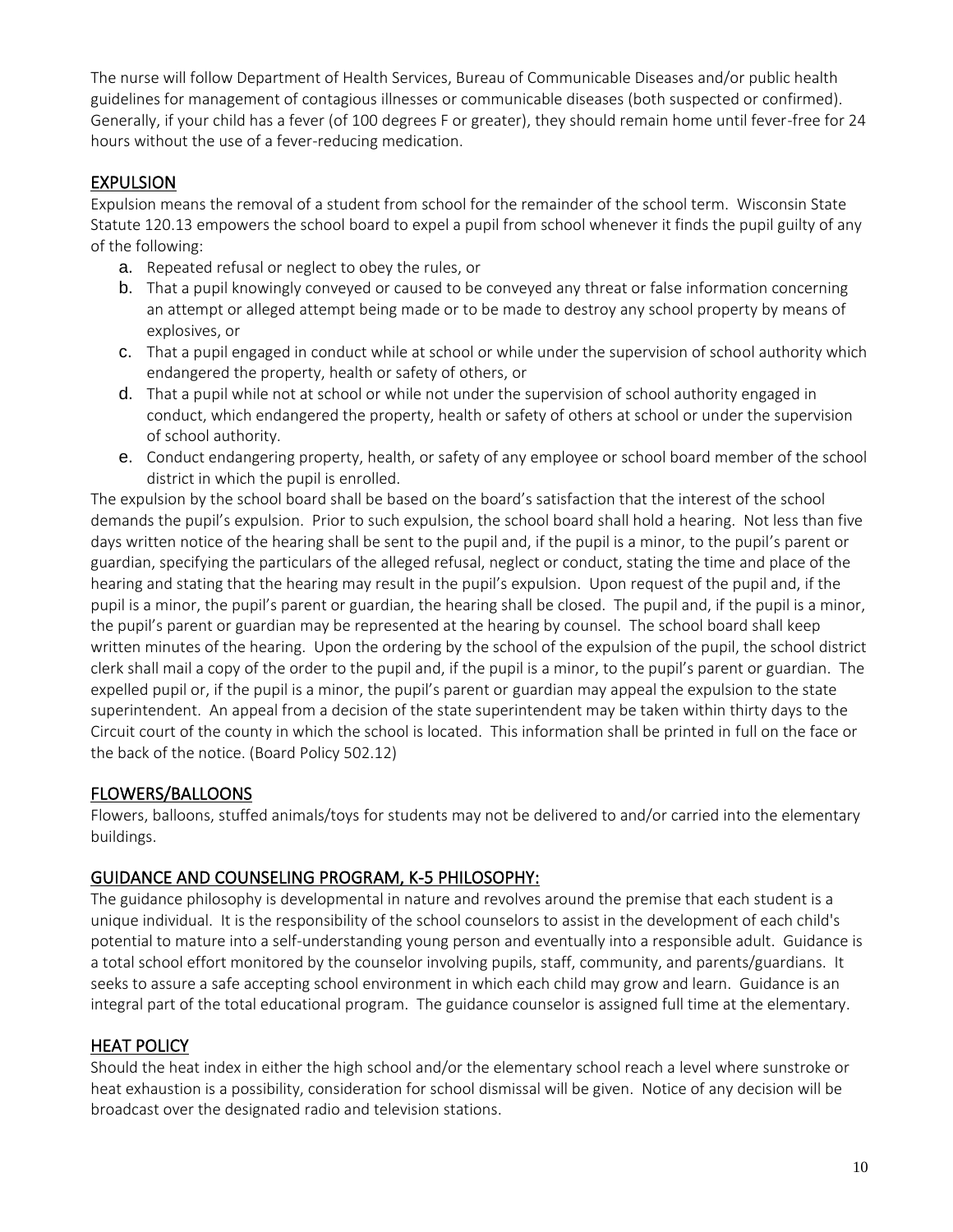#### HOMEWORK

Homework will be minimal in the lower grades and increase in the upper grades. Assignments are designed to supplement and support classroom instruction. Homework is to be completed as assigned. Teachers may plan modifications to meet the individual learning needs of each student. The amount of homework will vary according to the unit of instruction. Homework guidelines are set by district policy (Board Policy 2330)

#### INCLEMENT WEATHER

If the weather necessitates an emergency closing before regular dismissal time, school not opening for the entire day, or starting two hours late, it will be announced on the following radio and television stations:

| WDMP-Dodgeville                 | WGLR-Lancaster       | KDTH-Dubuque          |                   |
|---------------------------------|----------------------|-----------------------|-------------------|
| WJTY-Lancaster                  | WIZM-LaCrosse        | WPVI-Platteville      |                   |
| WVRQ-Viroqua                    | WRCO-Richland Center | WPRE-Prairie du Chien |                   |
| NBC TV-Madison WISC TV3-Madison |                      | WKOW TV27-Madison     | WKBT TV8-LaCrosse |
|                                 |                      |                       |                   |

WIND CHILL FACTOR SCHOOL PROCEDURE 0 to - 35 Regular day - 36 to - 49 2-hour delay - 50 and colder School closed entire day

Parents/guardians should recognize that there might be early closings and make necessary arrangements for their children.

#### **INSURANCE**

The Boscobel Area Schools does not provide any accident or health insurance for students enrolled in the Boscobel school district. This applies to injuries incurred during school hours, after school hours, or any injuries on school property. Parents/guardians will be able to participate in an insurance program at their own expense. Further information about this is available at registration.

#### LEAVING SCHOOL EARLY

Students will not be allowed to leave school early unless a parent/guardian excuses them with the office.

#### LINING UP

Students will line up by classes in designated areas on the playground at the beginning of the school day and at the end of lunch recess. Students are expected to enter the building in an orderly manner. Students are expected to treat others with respect while in line. Pushing, hitting or other inappropriate behaviors are not allowed.

#### LOST AND FOUND

Many items of clothing are left at school and are unclaimed. These items are stored in a box in the hallway outside the gym doors. Please mark all clothing with your child's name. All unclaimed items will be discarded one-week after the last day of school.

#### LUNCHROOM

Students may bring their lunch or participate in the hot lunch program. They may buy milk in the lunch line. There is a program to provide free or reduced price lunches for children who are eligible (based on family income). Breakfast and a nutritious lunch are served daily. Weekly menus are published in the local newspaper to provide information on daily selections and a monthly menu is published in the district newsletter. A separate daily milk break is also provided for those who choose to participate.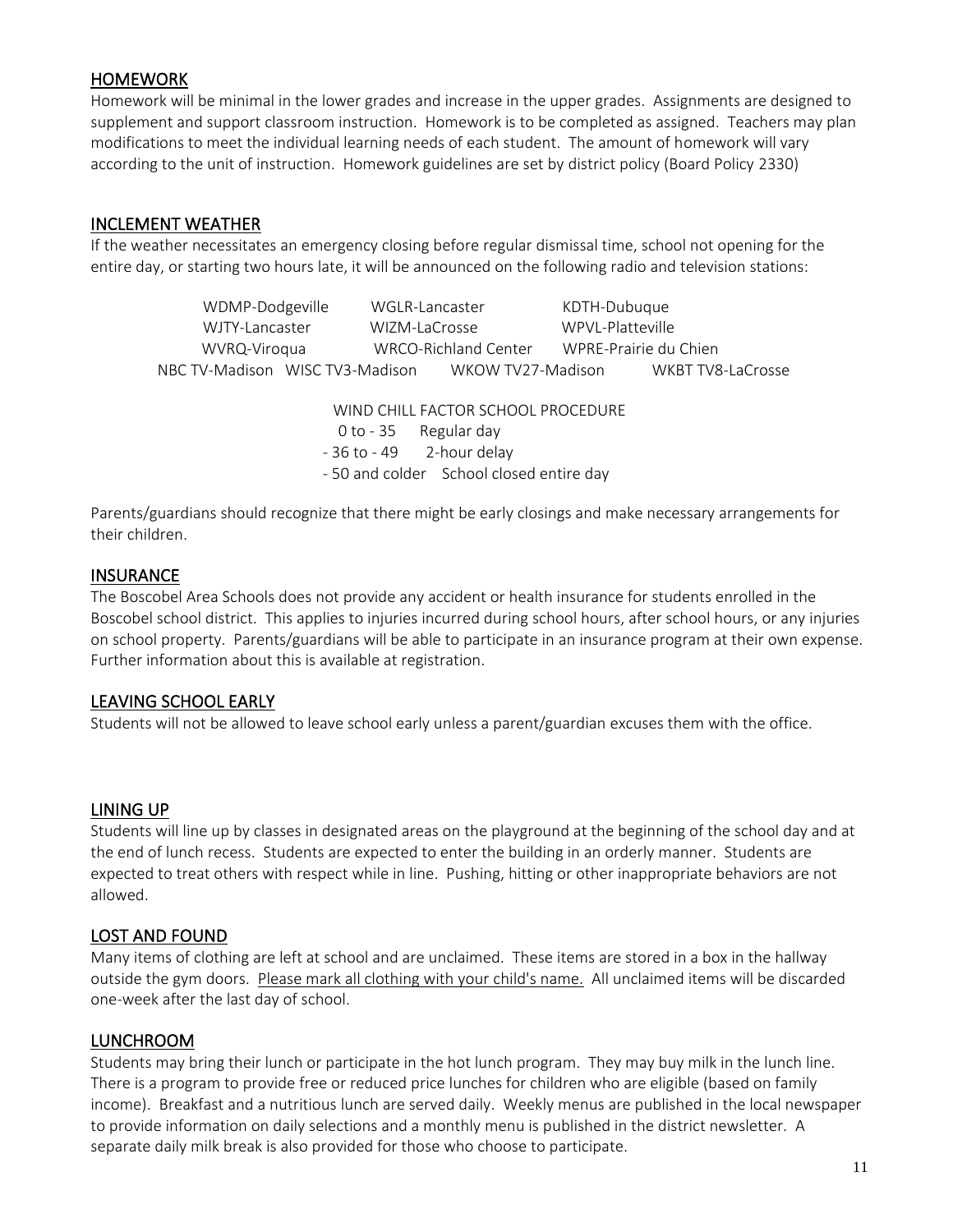#### For further information, please contact the food supervisor at 375-4161

Sack lunches/lunch boxes should be marked with student's name (please read "Pop" on page 13). Common courtesy and manners should prevail in the lunchroom. Students who misbehave in the lunchroom or on the playground may have the privilege of lunch recess suspended. Supervision is provided during the breakfast and lunch periods in the gym.

#### NOON HOUR IS CLOSED

Boscobel Elementary School observes closed campus for lunch.

#### **NEWSLETTER**

A district wide newsletter is available each month on line a[t www.boscobel.k12.wi.us.](http://www.boscobel.k12.wi.us/) It contains an activity calendar, lunch menu, and short articles of events or programs. Please refer to this publication for timely information.

#### OUT-OF-SCHOOL SUSPENSION

The Wisconsin Statute 120.13 gives the Board of Directors the power to suspend students and the authority to confer this power on members of the professional staff.

In the event that a student's conduct while at school or while under the supervision of a school authority endangers the property, health, or safety of others or for non-compliance with school rules/regulations or school board policy may suspend a pupil for not more than three school days under the provisions of State Statute 120.13

The building administrator or designee may temporarily suspend a student for a period not to exceed three days for disciplinary reasons by following the due process procedures. The minimal due process procedures include the right of students to:

- 1. Be given oral and/or written notices of the charges.
- 2. Be given the opportunity to admit or deny such charges.
- 3. Be given an explanation of the evidence against the student if he/she denies the charges.
- 4. Be given an opportunity to explain the situation.

The parent/guardian of a suspended minor student shall be given prompt written notice of the suspension and the reason(s) therefore. The suspended student or his/her parent/guardian may, within five school days following the suspension, have a conference with the school district administrator or his/her designee who shall be someone other that the building administrator or other professional in the suspended student's school. If the school district administrator or his/her designee finds that the student was suspended unfairly or unjustly, or that the suspension was inappropriate, given the nature of the alleged offense, or that the student suffered undue consequences or penalties as a result of the suspension, reference to the suspension on the student's record shall be expunged. Such findings shall be made within fifteen days of said conference. A student suspended under these provisions shall not be denied the opportunity to take quarterly, semester or grading period examinations missed during the suspension period. However, all absences are considered unexcused and may affect the student's grades. A special education student should not be suspended for a behavior that is directly related to his/her handicapping condition. However, a special education student may be suspended if his/her behavior presents an immediate danger to the student or others and if they are in violation of school or district rules. After a short-term suspension, re-admission of the student will be done by the building administrator. Re-admission after extended suspension may occur following a hearing conducted by the district administrator. The purpose of this informal hearing shall be to determine the most appropriate educational program available for the student, or to consider an administrative recommendation to the board for expulsion. The informal hearing shall be attended by the district administrator, building administrator, the student, the parent/guardian, and any other persons deemed appropriate by the district administrator or requested by the parent/guardian and/or student.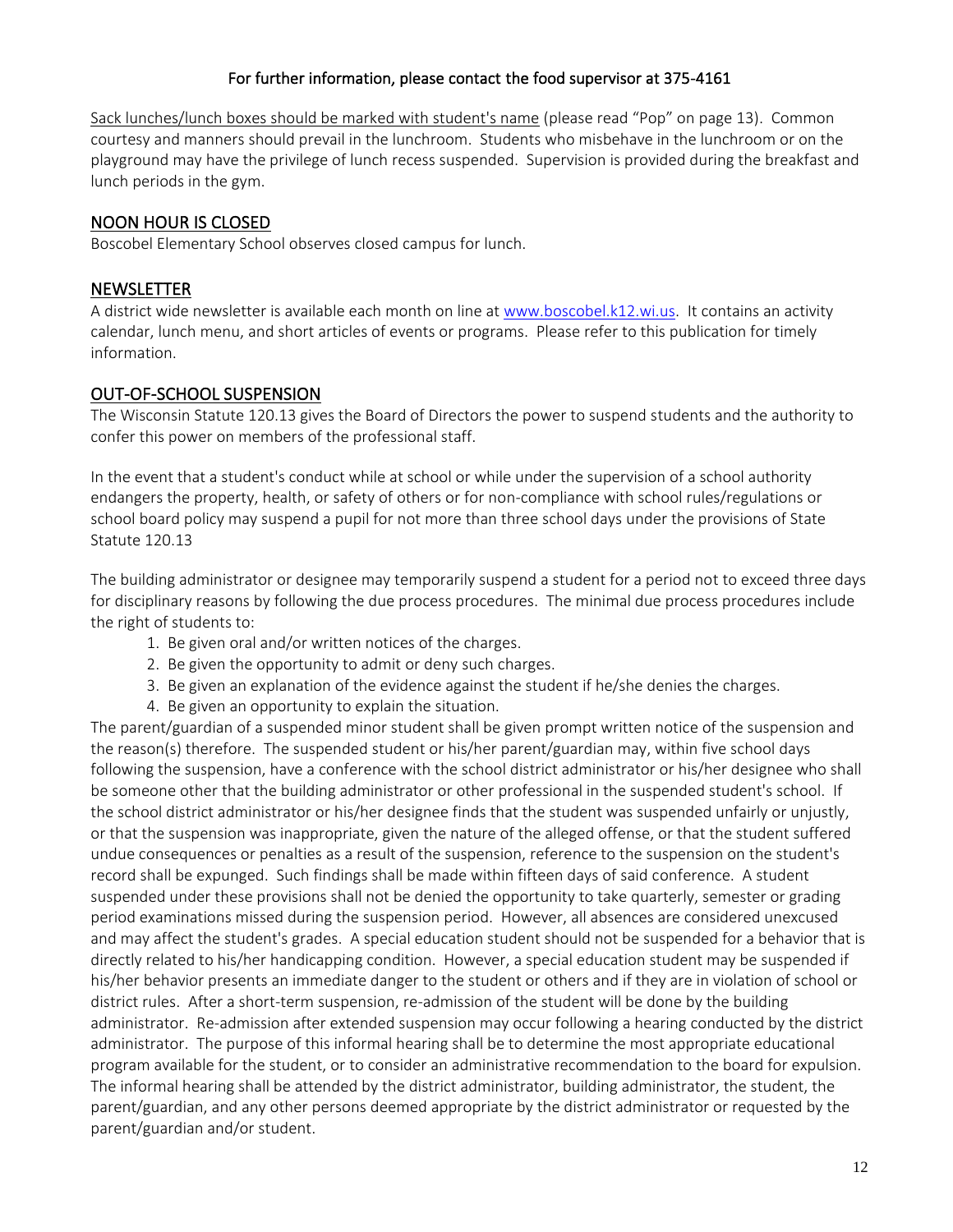Parent(s)/guardian(s) and student(s) should be aware that under certain circumstances school officials are obligated to inform law enforcement authorities of certain types of student misbehavior. In addition, legal action may be instituted against the student. A suspended student may not participate in any school activity or in extra-curricular activities during the duration of his/her suspension. (Board Policy 5610)

#### PARENT-TEACHER CONFERENCES

Parent-teacher conferences for all children are held at the end of the first quarter. Notices are provided so parents can indicate time preferences. Every effort will be made by the school staff to try and schedule these conferences at a convenient time for the parents/guardians. All parents/guardians are urged to attend the conference, since it is one of the best ways a teacher has to provide parents/guardians information about their child's progress. Additional conferences can be scheduled at any time. Teachers will contact parents throughout the year with positive and informative comments about their child(ren).

#### PHYSICAL AGGRESSION/VIOLENCE/FIGHTING

Students are expected to treat all staff and adults with respect. Students who display aggression or violence towards adults or staff members will be given an immediate out-of-school suspension and law enforcement authorities may be called in. The suspension can be from three to fifteen days in length. Student's who engage in fighting with other students may result in a suspension or expulsion depending on the severity of the action. Physical aggression/violence/fighting is any action, which may include but is not limited to: pushing, shoving, hitting, slapping, pinching, biting, etc. either out of anger or with the intent to cause harm.

#### PHYSICAL EDUCATION REQUIREMENTS

All students are required to wear athletic shoes (rubber-soled shoes such as jogging or tennis shoes) during physical education classes. If a child has been ill, he/she may be excused by presenting a written excuse from the parent/guardian to the teacher. Weather permitting, physical education may be held outdoors.

#### PLAYGROUND

Students are asked to use good judgment when on the playground and in use of the equipment. Respect for fellow students is expected at all times. Supervision is provided during recess periods. The school district will not be responsible for accidents that happen at any other time beyond the regular school day (3:15 p.m.). It is requested that children not arrive at school before 7:45 a.m.

Student misbehavior on the playground will be dealt with in an appropriate manner. Students may have the privileges of lunch recess and afternoon recess suspended.

#### POP

Pop is not permitted in the lunchroom. Students are allowed to bring pop to school only at the discretion of their classroom teacher (for parties, trips, etc.)

#### PROGRESS REPORTS AND REPORT CARDS

Four weeks into each quarter, progress reports are mailed to parents indicating student work since the last report card. They are sent if a student is failing to work to his/her ability, to indicate improvement, or if the level of work is exceptional. Daily and weekly progress reports are used on occasion to support a child where needed.

Report cards are issued at the end of each quarter, showing grades earned during the nine-week period. Report cards are given to parents at parent-teacher conferences at the end of the first quarter. All other report cards are sent home with students.

#### SAFETY PATROL

The purpose of the safety patrol is to help protect students in bus lines, on street corners and other areas around our school.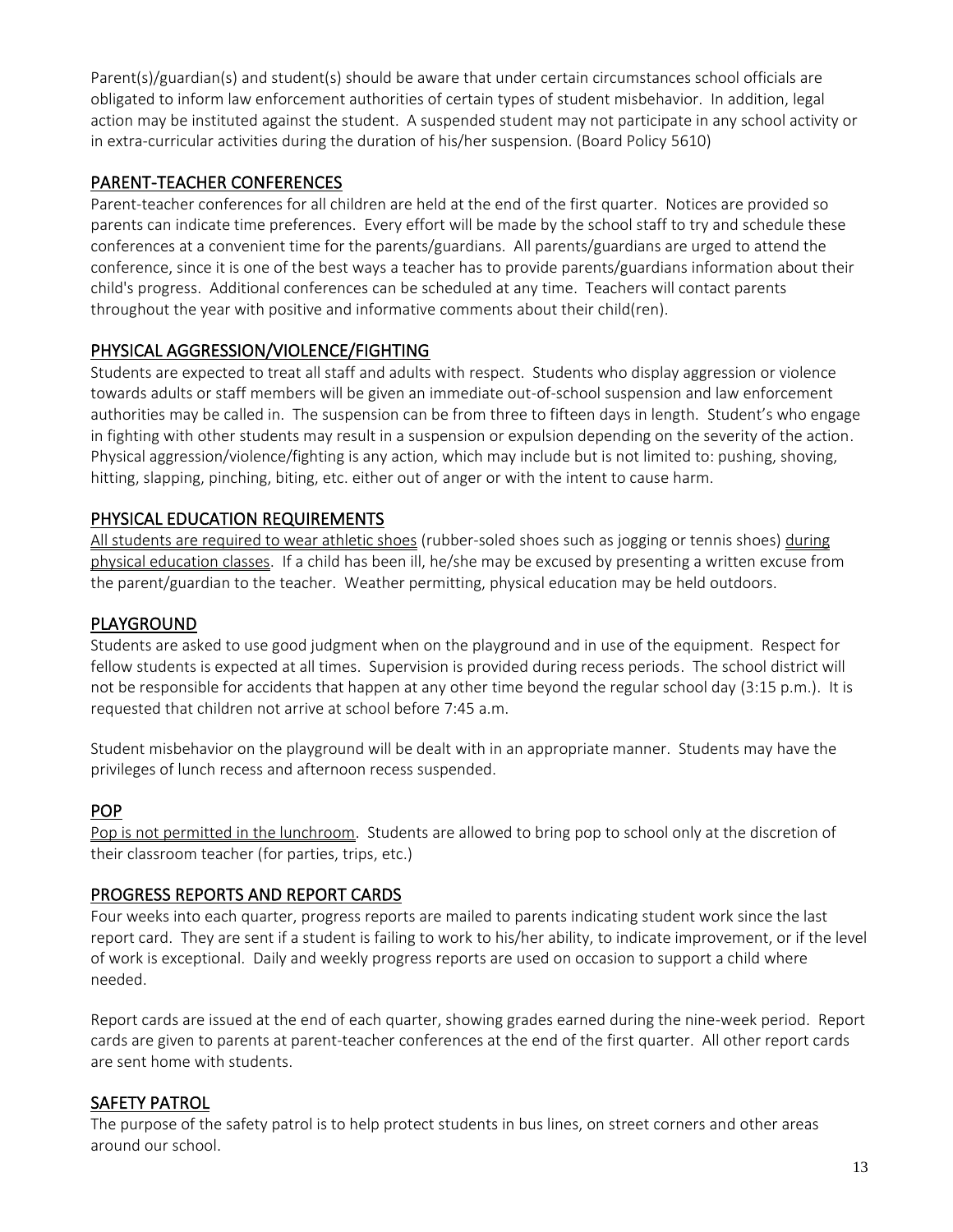Fifth grade safety patrol students have an assigned area or serve in a substitute capacity. To keep their patrol status, they must maintain acceptable behavior, grades and service. They must also abide by the Boscobel Area Schools Activities Code of Conduct. The faculty advisors will distribute and review the Activities Code of Conduct with students at the beginning of the school year. Students who accomplish this throughout the school year are eligible to attend the annual Wisconsin Safety Patrol Congress in Wisconsin Dells in May.

# SCHOOL PICTURES

Boscobel Schools each year has a portrait studio come in to take school pictures of all students. Students may not wear hats for their student picture.

#### FIFTH GRADE RECOGNITION

At the end of fifth grade, students are recognized for having completed their elementary education at an evening assembly attended by their families. Academic Awards are given to those students who have maintained academic excellence in language arts, math, reading, science and social studies in fourth grade and through the 1<sup>st</sup> semester of fifth grade.

# STUDENT COUNCIL

The Boscobel Elementary Student Council is a service organization that consists of students in grades  $4 - 5$ . Council members serve the student body by attending meetings that are held approximately twice a month. The Student Council members select their own projects to promote school spirit and to serve the community. One advisor oversees the activities.

# **TELEPHONE**

The office telephone is for business. Students will not be allowed to make personal calls from the office phone. Parents/guardians are urged to discuss plans with their child/children before they leave home so that telephoning will not be necessary. Students will not be called from classes to answer calls unless it is an emergency. Messages to students and/or faculty will be put to the teachers' voicemail.

# TOYS

Students are allowed to bring toys to school with permission of their classroom teacher. Toys that can cause injury to others will not be allowed in school (ex. Laser light pens). Toys are not permitted in the classroom or lunchroom. The school assumes no responsibility for theft or loss or traded items. Any toy used in an inappropriate manner that causes potential physical harm or creates a disruption of normal playground activity will not be allowed (including but not limited to: toy guns, knives, sling shots, etc.).

#### VISITORS - ADULTS

All visitors are to report to the school office to obtain permission to be in the building. Upon arrival to the office, visitors are to sign in on the visitor register and wear a VISITOR badge before entering the hallways. Student's are not to be contacted by visitors unless the office grants permission. Parents/guardians are welcome to observe their child at work in the classroom at any time. When possible, advance arrangements are encouraged.

#### VISITORS – STUDENTS

Student's wishing to bring a visitor to their classroom/school will be allowed according to the following: one visitor per student, per year with one-week prior approval of their classroom teacher.

# WINTER CLOTHING

During the winter months, children should be dressed according to the weather conditions. Students are to play outside at the recess periods. It is recommended that during the winter months students keep a light pair of shoes (marked with the child's name) in the classroom to change into upon entering school. Gym shoes can be